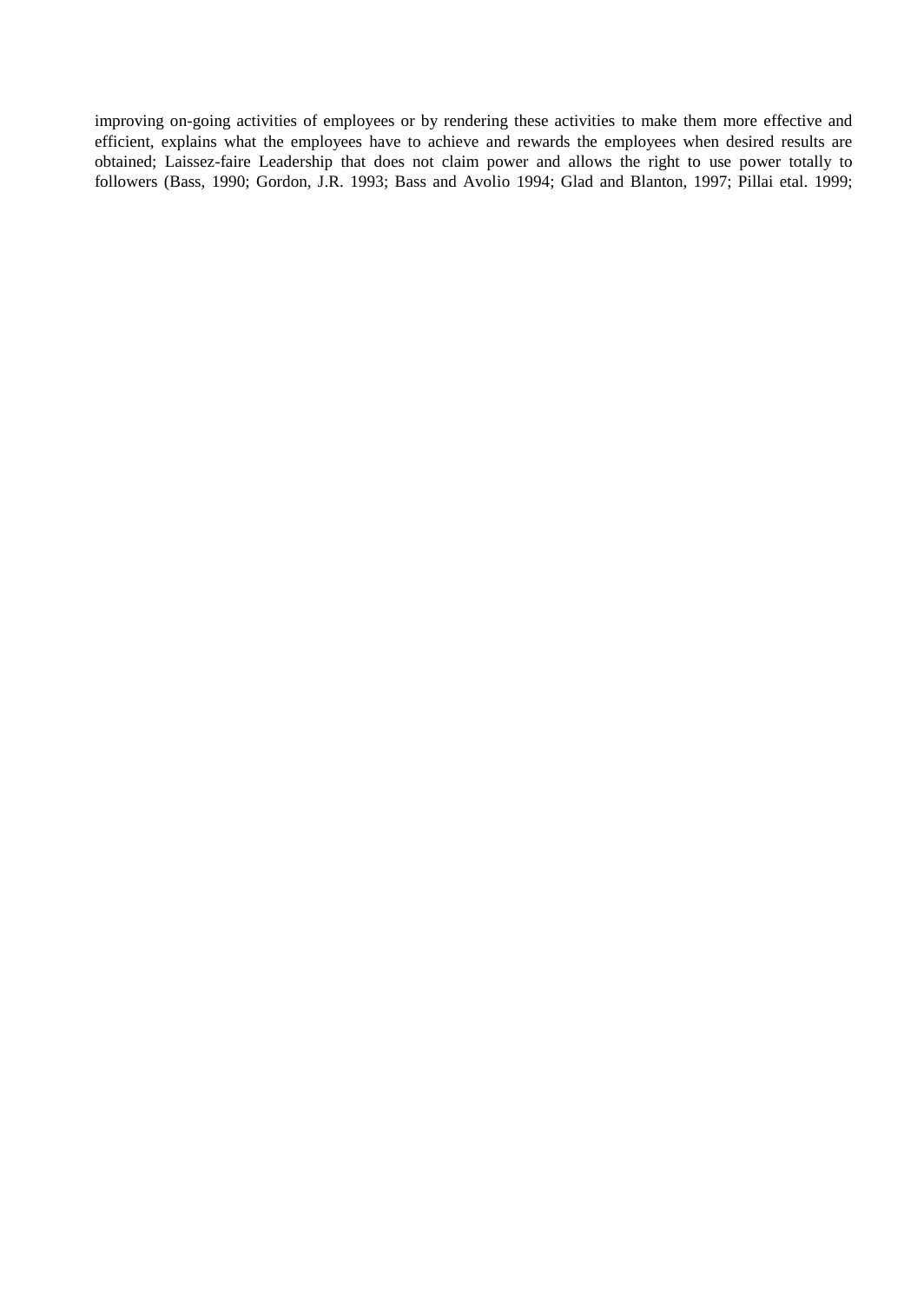2007). Employees, considering the organization as a whole, conceive of the organization further from themselves than the colleagues and managers (Wasti and Can, 2008). This study examines the organization commitment to an organization within the deepening structure of the organization commitment concept under the headings of "Affective Commitment to Organization" and "Normative Commitment to Organization"

# The relation between Leadership Styles and Organizational Commitment

Sub dimensions of Leadership Styles and Organizational Commitment have been dealt with different studies at different times (Lok and Crawford, 1999: 365-366). However, the number of studies in the literature dealing with the two variables at the same time is limited. Some studies showed that Leadership Style is significantly related with Organizational Commitment and increased commitment. A strong correlation was seen between the two variables. It was revealed that the strong vision, goal and values possessed by leaders increased organizational commitment and sensitivity of leaders against the needs of employees have positive impact on Organizational Commitment (Rowden,2000; Dick and Mctcalfe, 2001; Loke, 2001). Another study showed that employees having a good relationship with managers are more committed to work than those with fewer relations (Liao, Hu and Chung, 2009).

This study deals with the Organizational Commitment variable for further scrutiny and links organizational commitment of an individual to his affective and normative commitment to the organization based on the approach that analyzes organizational commitment by focusing on the superiors, organizations, tasks and units of individuals. According to Wasti and Can (2007), employees feel themselves distant from the organization than the manager. A study of Zehir etal (2010) revealed that, among leadership styles, sub dimensions of Transformational Leadership and Laissez-faire Leadership have positive relation with the Organizational Commitment to superior while Transactional Leadership has no significant relation with the Organizational Commitment to superior (Zehir, Şehitoğlu and Erdoğan, 2010). No study was found in the literature between the Leadership Styles and Organizational Commitment to the organization itself. This study focuses on the levels of commitment to the organization itself which is believed to be distant from employees rather than to the superior which is believed to be closer to employees. In this sense, the first hypothesis of the study has been established as follows:

H1: There is significant relation between Leadership Styles and Organizational Commitment

H1a: There is significant relation between Leadership Styles and Affective Commitment to Organization

H1b: There is significant relation between Leadership Styles and Normative Commitment to Organization

# Relation between the Reasons of Employee Silence and Organizational Commitment

Upon examining few number of studies dealing with the relation between organizational commitment and employee silence, it is seen that organizational commitment is addressed as a result of employee silence (Morrison and Milliken, 2000; Vakola and Bouradas, 2005; Amah and Okafor, 2008). According to Dimitras and Vakola (2003), there is a negative relation between employee silence and organizational commitment (Dimitras and Vakola, 2003). In another study, it is stated that employee silence can cause lower organizational commitment (Morrison and Milliken, 2000). However, another study states that employee silence might have a two-way relation with organizational commitment and they might be both the cause and result of each other (Vakola and Bouradas, 2005). No study was found in the literature on the Reasons of Employee Silence and Organizational Commitment to the organization itself. This study focuses on the levels of commitment to the organization itself within the framework of Affective Commitment and Normative Commitment to Organization. The second hypothesis of the study has been established as follows by suggesting that the reasons of silence of an employee might one think about the place in the future of the organization.

H2: There is significant relation between Reasons of Employee Silence Leadership Styles and Organizational Commitment

H2a: There is significant relation between Reasons of Employee Silence and Affective Commitment to Organization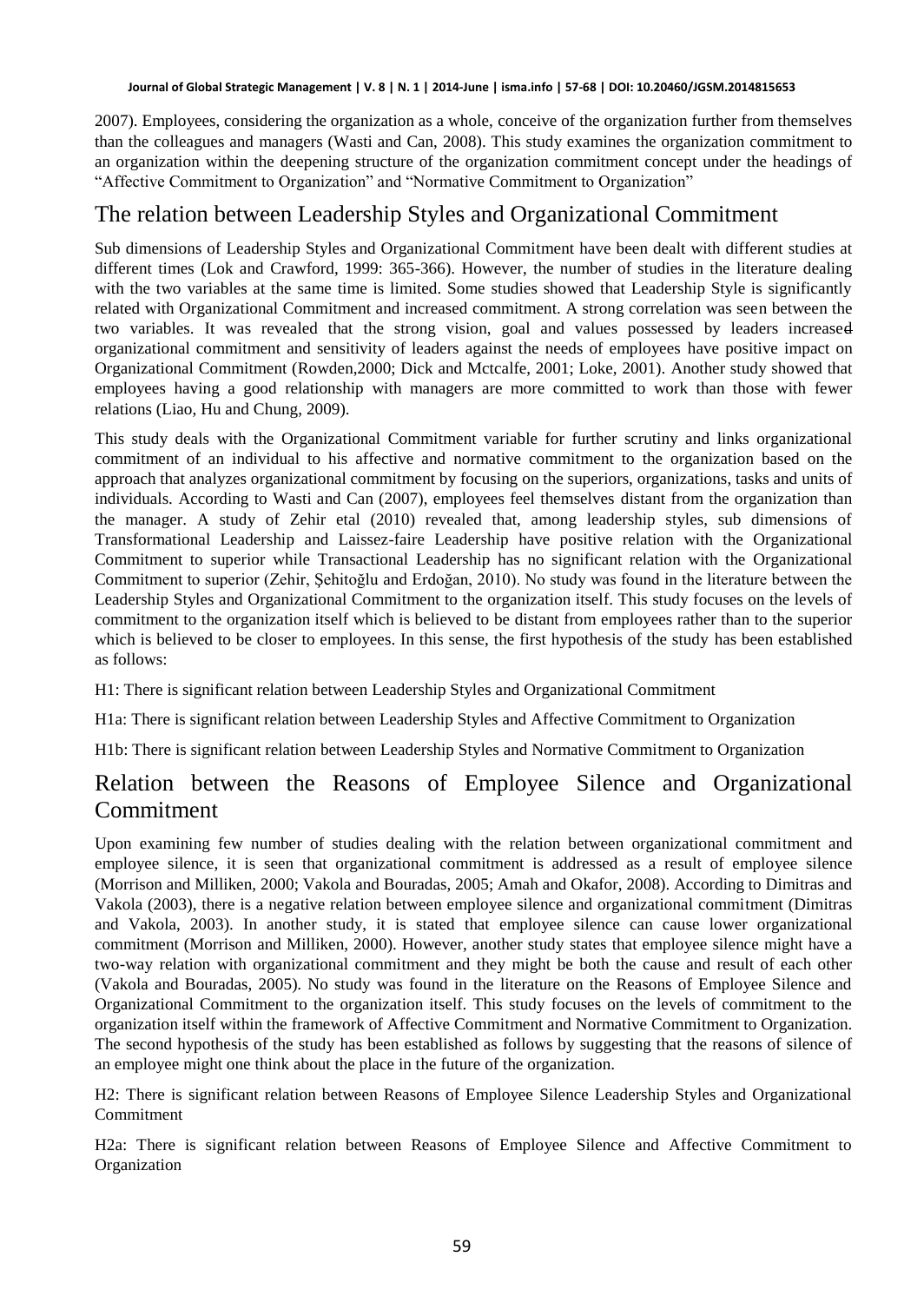H2b: There is significant relation between Reasons of Employee Silence and Normative Commitment to Organization

This study aims to review Organizational Commitment within the context of Organizational Commitment, Leadership Styles and Employee Silence. There is no study in the literature within this scope. Transformative Leaders try to convince employees that they can achieve hard tasks and while dealing personally with employees, Transactional Leaders prefer making the employees work, explain what they have to achieve and reward employees when desired results are achieved. Laissez-faire Leaders leaves the right to use power totally to subordinates. This study focuses on what the relation and significance level of the affective and normative commitment of an employee to organization will be, taking into consideration the trust issue that the individual may have with superior, suspicion of isolation from organization, concerns about Breaking Relations, fear to be regarded as a relatively complaining person and the belief that managers would not listen to the ideas of an individual working with this type of leaders. Addressing an effective leadership style together with the reasons of employee silence, it is believed that the explanation level of organizational commitment would increase. In this sense, the third and final hypothesis of the study has been established as follows:

H3: Leadership Styles are related to Organizational Commitment together with the Reasons of Employee Silence

## **METHOD**

This study is a descriptive study conducted according to review model. This study attempts to determine the relation between Leadership Styles, Reasons of Employee Silence and Organizational Commitment. As shown in Figure 1, the relation among variables was tested.



## **Figure 1: Research Model**

# Sampling

The sample of our survey based study is the employees working in the fields of health, banking – finance, education, manufacture and other services (Communication, Hotels, Consultancy, Logistics) provided in the provinces of Istanbul and Kocaeli. 758 surveys were analyzed under the study. Data were gathered by meeting with the people face-to-face or by email. The respondents were predominantly males (79%), females amount to (21%). The median age group of the respondent was 25 to 45 years (52,6%), followed by the age group 17 to 24 (18.4%) and 45-older (29%). More than half of the respondents who answered the question indicated education as university (58%).

# Data Collection Tools

Among the scales used in the study, those related to Leadership Styles have been formed through referring the study of Bass and Stogdill (1990), those related to the Reasons of Employee Silence are created by benefitting from the study of Çakıcı and Çakıcı (2007) and the questions related to Organizational Commitment are creating by using the question forms developed by Meyer, Barak and Vandenberghe (1996) and translated to Turkish by Wasti and Can (2007). Question Form has been arranged according to the 5 point Likert scale.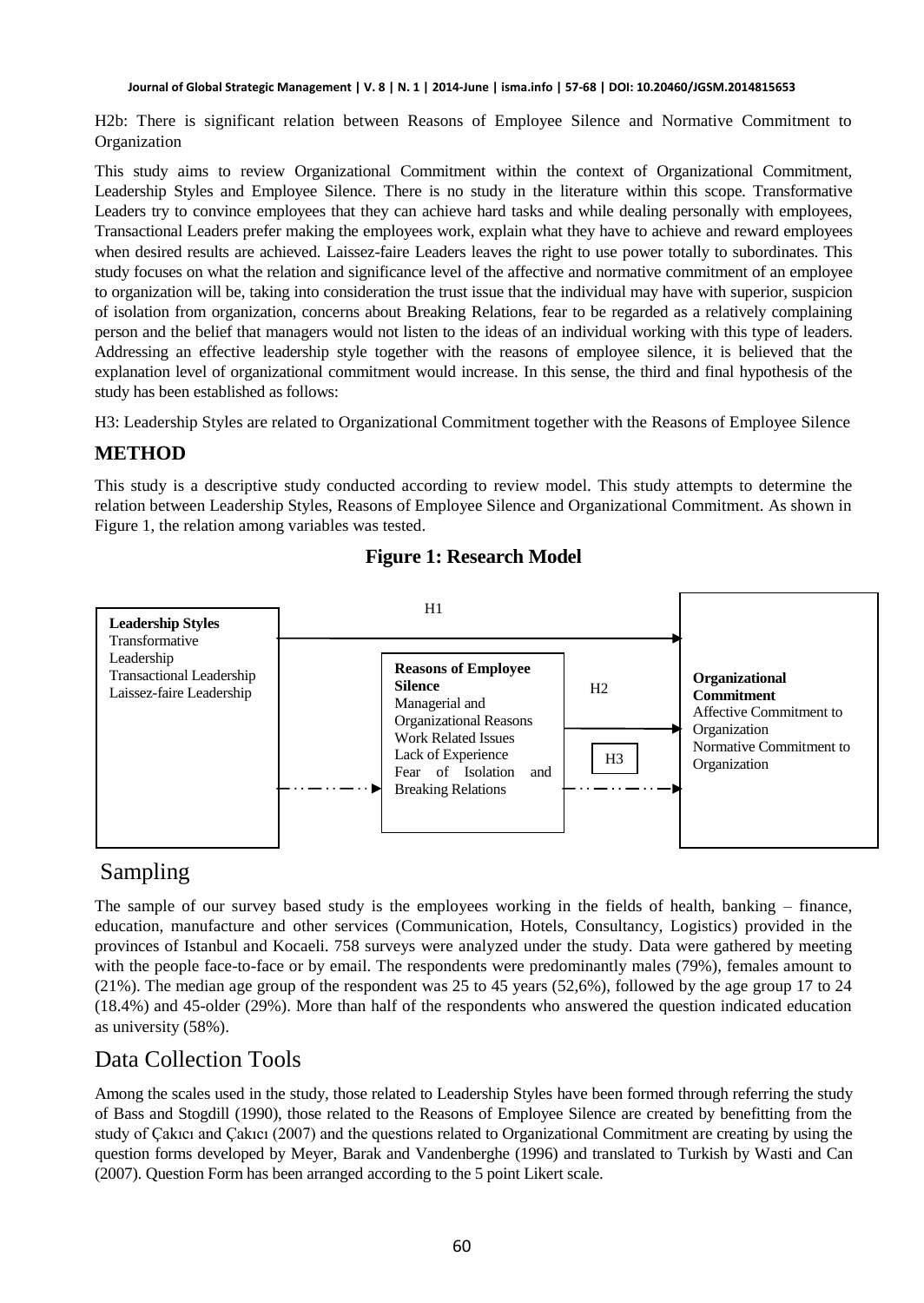#### **Journal of Global Strategic Management | V. 8 | N. 1 | 2014-June | isma.info | 57-68 | DOI: 10.20460/JGSM.2014815653**

As a result of the factory analysis on the data obtained in this study, "Leadership Styles" Scale was found to be consisting of sub scales that are Transformative Leadership, Transactional Leadership and Laissez-faire Leadership. Only the 4 items within the sub dimension of Transactional Leadership were removed from the scale as they had similar values in sub dimensions and factor analysis was repeated. In the end of analysis, KMO coefficient was found to be .939 and revealed variance was found to be 56%. It was seen that the sub scale of Transformative Leadership consisted of 20 items in which the factor loads of the items varied between .581 and .782, and the alpha reliability coefficient was .683. I also found that the factor loads of the items included in the sub scale of Transactional Leadership determined to be consisting of 4 items varied between .653 and .862 and that the cronbach alpha reliability coefficient was .808. Subscale of Laissez-faire Leadership consists of five items. It was found that the factor loads of the items in this sub scale varied between .740 and .796 and that the cronbach alpha reliability coefficient was .850.

The original of "Employee Silence Reasons" Scale developed by Çakıcı&Çakıcı (2007) based on literature includes 5 sub dimensions. Factor analysis showed that the scale has a 4 factor structure. 1 item in the sub dimension of Work Related Issues was removed from the scale as it had very close values in sub dimensions and factor analysis was removed. Accordingly, the first factor was called as "Managerial and Organizational Reasons", second factor as "Work Related Issues", third factor as "Lack of Experience" and fourth factor as "Fear of Isolation and Breaking Relations". Sub dimensions of Fear of Isolation and Fear of Breaking Relations were not divided in the factor analysis within the scope of this study although they are separate sub dimensions in the original of the scale.

As a result of the repeated factor analysis, KMO coefficient was found to be .967 and revealed variance was found to be 64.7%. It was seen that the sub dimension of Managerial and Organizational Reasons consisting of 13 items had factor loads between .520 and .773, had a cronbach alpha reliability coefficient of .845, factor loads of the items included in the sub dimension of Work Related Issues consisting of 4 items varied between .522 and .762, cronbach alpha coefficient was .917, that the factor loads of "Lack of Experience" sub dimension consisting of 4 items varied between .521 and .807 and cronbach alpha reliability coefficient was .615, that the factor loads of "Fear of Isolation and Breaking Relations" sub dimension consisting of 7 items varied between .666 and .750 and cronbach alpha reliability coefficient was .821.

As a result of the factor analysis conducted on the obtained data, it was found that the "Organizational Commitment" Scale made of the question form called "Commitment Focuses" consisted of the sub scales of Affective Commitment to Organization and Normative Commitment to Organization. 3 items in the sub dimension of Affective Commitment to Organization and 1 item in the sub dimension of Normative Commitment to Organization had very close values and were removed from the scale. Then the factor analysis was repeated. As a result of the analysis, KMO coefficient was found to be .852, revealed variance was found to be 65.6%. It was found that the sub scale of Affective Commitment to Organization consisted of 2 items, that the factor loads of items varied between .854 and .855 and that the cronbach alpha reliability was .683. It was found that the factor loads of 6 items in the sub scale of Normative Commitment to Organization varied between .583 and .877 and that the cronbach alpha coefficient was .808.

Considering the data obtained as a result of the validity and reliability works, it is believed that there is no problem in using the scales.

# Data Analysis

Data collected within the scope of the study were analyzed through using the SPSS 15.00 program. Factor analysis, Pearson moments multiplication correlation, cronbach alpha, regression analysis were used on data to determine the relation between the variables during the process of the study. Thanks to the tested hypotheses, the intermediary effect of the variable Reasons of Employee Silence between the Leadership Styles and Organizational Commitment was tested. According to Frazier etal. (2004:125-126), intermediary effect can be determined by conducting regression analyses among three variables. First, a regression analysis was done between the Leadership Styles (independent variable) and Organizational Commitment. As a result of these two analyses, relation between variables was found to be significant. Finally, when the Leadership Styles (independent variable) were included in the model together with the Reasons of Employee Silence (intermediary variable), the contribution of Leadership Styles among these variables explaining Organizational Commitment (dependent variable) was reduced and the contribution of Reasons of Employee Silence was increased. This is a desired situation and therefore, it was found that Reasons for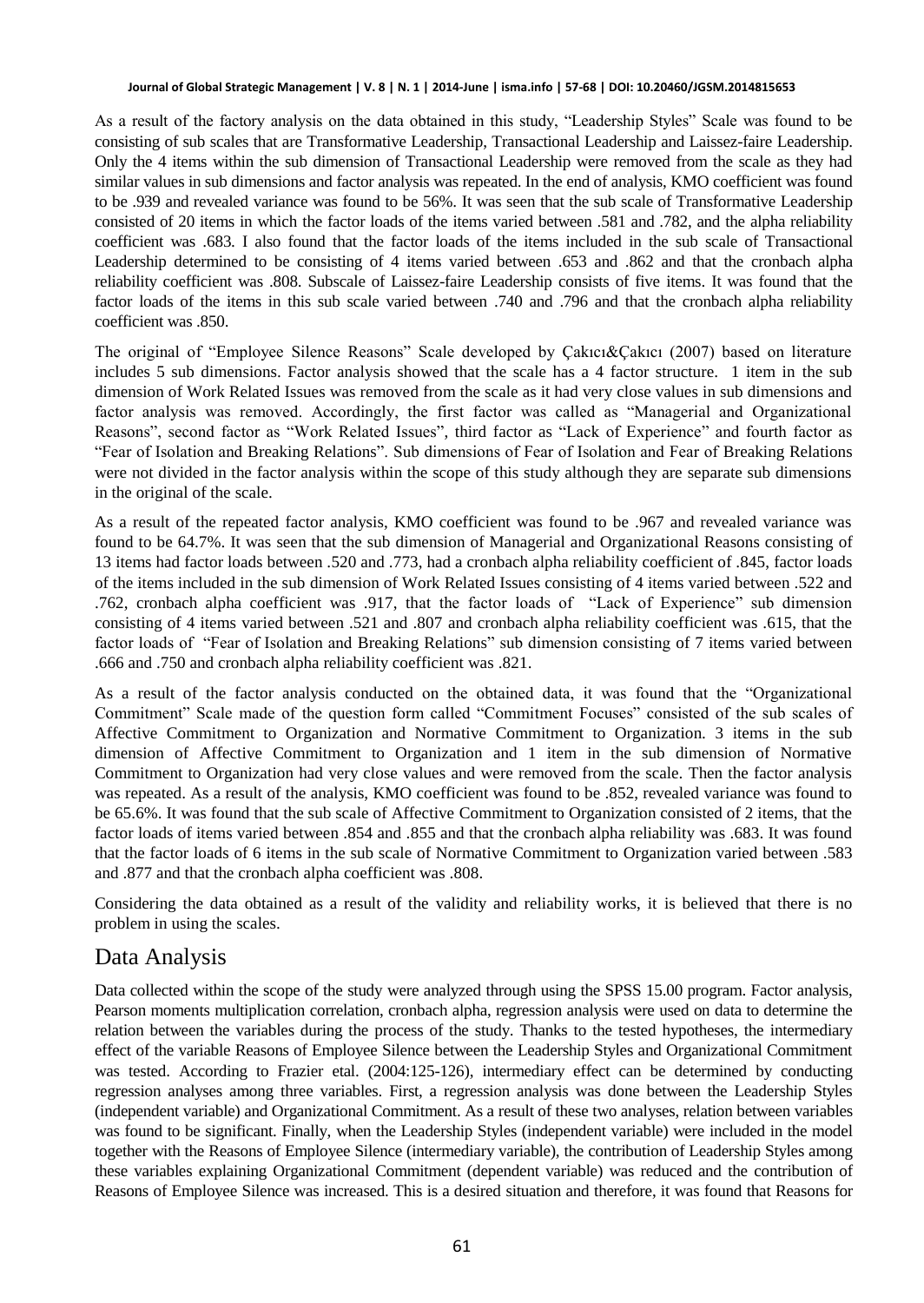Employee Licence had an intermediary effect in explaining the relation between the Leadership Styles and Organizational Commitment.

## **FINDINGS**

Table 2 includes the correlations between the variables of Leadership Styles, Reasons of Employee Silence and Organizational Commitment.

| Table 2. Correlations between the variables of Leadership Styles, Reasons of Employee |
|---------------------------------------------------------------------------------------|
| <b>Silence and Organizational Commitment</b>                                          |

| Variable                                               | Or<br>t  | $S_{S}$            | $\mathbf{1}$ | $\overline{2}$ | 3         | $\overline{4}$ | 5         | 6         | 7     | 8    |
|--------------------------------------------------------|----------|--------------------|--------------|----------------|-----------|----------------|-----------|-----------|-------|------|
| Transformative<br>Leadership (1)                       | 3,<br>49 | ,8<br>6            |              |                |           |                |           |           |       |      |
| Transactional<br>Leadership $(2)$                      | 3,<br>31 | ,9<br>$\mathbf{1}$ | $,155***$    |                |           |                |           |           |       |      |
| Laissez-faire<br>Leadership $(3)$                      | 2,<br>33 | ,9<br>6            | ,388**       | $,112**$       |           |                |           |           |       |      |
| Managerial and<br><b>Organizational Reasons</b><br>(4) | 2,<br>65 | ,9<br>9            | $,511**$     | $,158***$      | ,583**    |                |           |           |       |      |
| <b>Work Related Issues</b><br>(5)                      | 2,<br>58 | 1,<br>09           | $,346**$     | $,111**$       | $,463**$  | $,741**$       |           |           |       |      |
| Lack of Experience (6)                                 | 2,<br>25 | ,9<br>$\mathbf{1}$ | $,125***$    | ,040           | $,391**$  | $,468**$       | $,465***$ |           |       |      |
| Fear of Isolation and<br><b>Breaking Relations (7)</b> | 2,<br>52 | ,9<br>5            | $,319**$     | $,132**$       | $,483**$  | $,686^{**}$    | $,742**$  | $,554***$ |       |      |
| <b>Affective Commitment</b><br>to Organization $(8)$   | 3,<br>20 | 1.<br>07           | $,111***$    | $-.037$        | $-.276**$ | $,297**$       | $,269**$  | $,272**$  | ,298* |      |
| Normative<br>Commitment to<br>Organization (9)         | 2,<br>92 | 1,<br>02           | $,293**$     | ,046           | ,004      | $-.070$        | ,005      | $,120**$  | ,030  | ,019 |

\*\*p< $0.01$ ;

When Table 2 is studied, the lowest relation was found between the Laissez-faire Leadership and Normative Commitment to Organization (r= .004), and the highest relation was found between the Work Related Issues and Fear of Isolation and Breaking Relations (r=.742).

In order to determine whether the Leadership Styles variable explains the Organizational Commitment variable directly and through the Reasons of Employee Silence, three different regression models were tested. The first model deals with whether the Leadership Style variable is correlated with the Organizational Commitment variable. The second model deals whether the Reasons of Employee Silence variable is correlated with the Organizational Commitment variable. Finally, the third model looks into whether the variables of Leadership Style and Reasons of Employee Silence are correlated with the Organization Commitment variable. Table 3 includes the findings of the regression analysis result regarding the first model.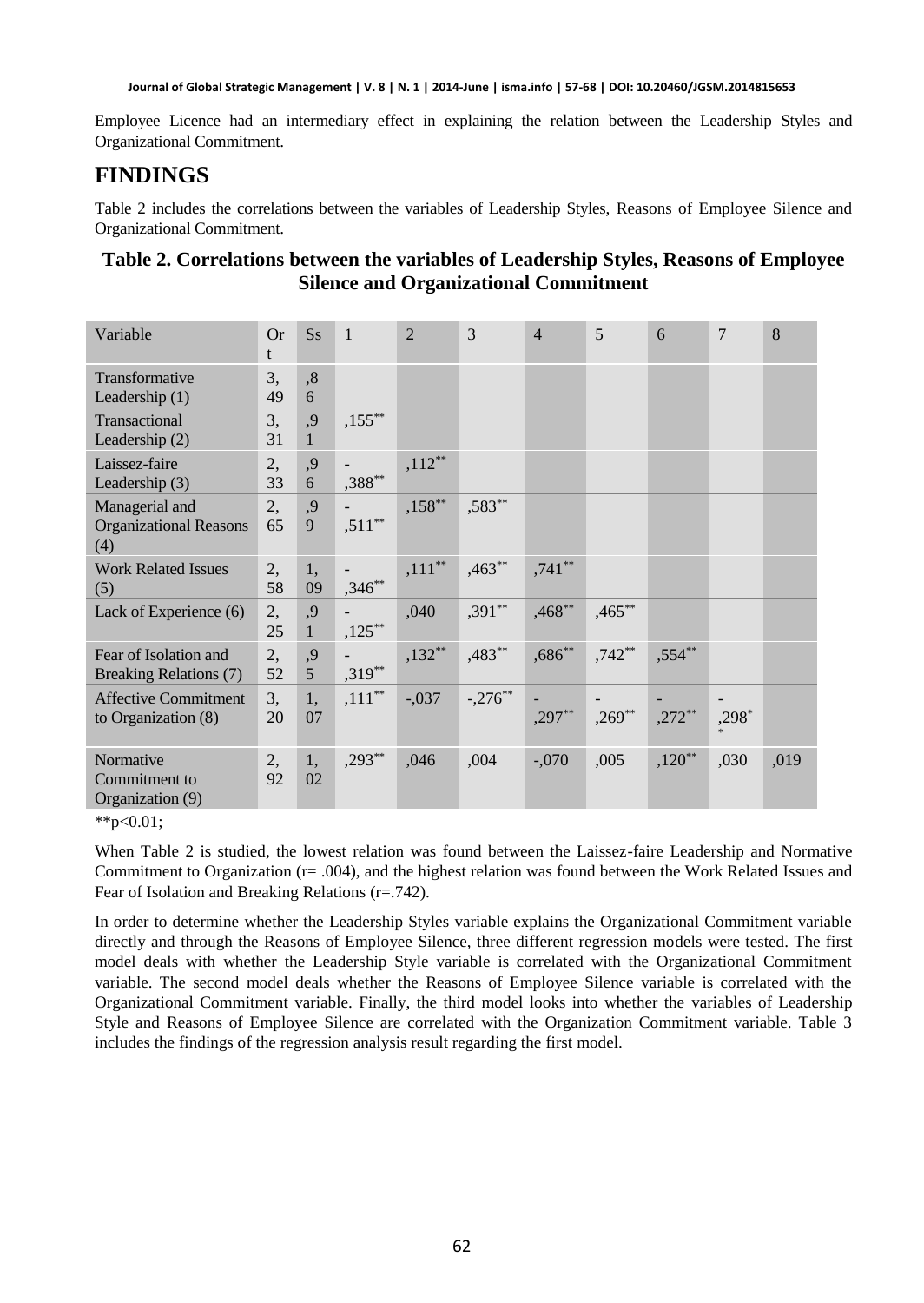|                             |                                 | <b>Dependent Variable</b>               |                                         |  |  |  |
|-----------------------------|---------------------------------|-----------------------------------------|-----------------------------------------|--|--|--|
|                             |                                 | <b>Organizational Commitment</b>        |                                         |  |  |  |
| <b>Independent Variable</b> |                                 | Affective Commitment<br>to Organization | Normative Commitment<br>to Organization |  |  |  |
| Leadership Styles           | Transformative Leadership       | ,006                                    | ,353***                                 |  |  |  |
|                             | <b>Transactional Leadership</b> | $-.008$                                 | $-.025$                                 |  |  |  |
|                             | Laissez-faire Leadership        | $-272***$                               | $,144***$                               |  |  |  |
| $\mathbb{R}$                |                                 | ,276                                    | ,321                                    |  |  |  |
| $\mathbb{R}^2$              |                                 | ,076                                    | ,103                                    |  |  |  |
| $\mathbf{F}$                |                                 | 20,704                                  | 28,817                                  |  |  |  |
| Sig                         |                                 | 0,000                                   | 0,000                                   |  |  |  |

### **Table 3. Results of the Regression Analysis for the Relation between the Leadership Style and Organizational Commitment**

\*\*\*p<0.001; \*\*p<0.01; \*p<0.05

When Table 3 is examined, a significant relation is found between the Laissez-faire Leadership sub dimensions of Leadership Styles and Affective Commitment to Organization (R= ,276, R2= ,076, F= 20,704, p<.001). There was no significant relation between Transformative Leadership and Affective Commitment to Organization (β= ,006), no significant relation between Transactional Leadership and Affective Commitment to Organization (β= -,008), a negatively significant relation between the Laissez-faire Leadership and Affective Commitment to Organization ( $\beta$ = -,272\*\*\*). Also, when the results of the analysis were taken into consideration, it can be said that the Leadership Styles variable explains 10% of the Normative Commitment to Organization. As there is a significant relation between Leadership Styles and Affective Commitment to Organization, H1a appears to be accepted.

When Table 3 is examined, a significant relation is found between the Transformative Leadership and Laissezfaire Leadership sub dimensions of Leadership Styles and Normative Commitment to Organization (R= ,321, R2= ,103, F= 28,817, p<.001). The relation between Transformative Leadership and Normative Commitment to Organization was found to be positively significant ( $\beta$ = ,353\*\*\*). The relation between Transactional Leadership and Normative Commitment to Organization was not found to be significant  $(\beta = 0.025)$  and the relation between Laissez-faire Leadership and Normative Commitment to Organization was found to be positively significant ( $\beta$ = ,144\*\*\*). Again, when the results of the analysis were taken into consideration, it can be said that the Leadership Styles variable explains 10% of Normative Commitment to Organization. It is seen that the H1b hypothesis is accepted as there is a significant relation between the Leadership Styles and Normative Commitment to Organization variables. H1 hypothesis was also accepted in this sense.

The second model deals with the relation of organizational citizenship behaviour variable with the employee performance variable. Table 4 includes the findings on the results of regression analysis of the second model.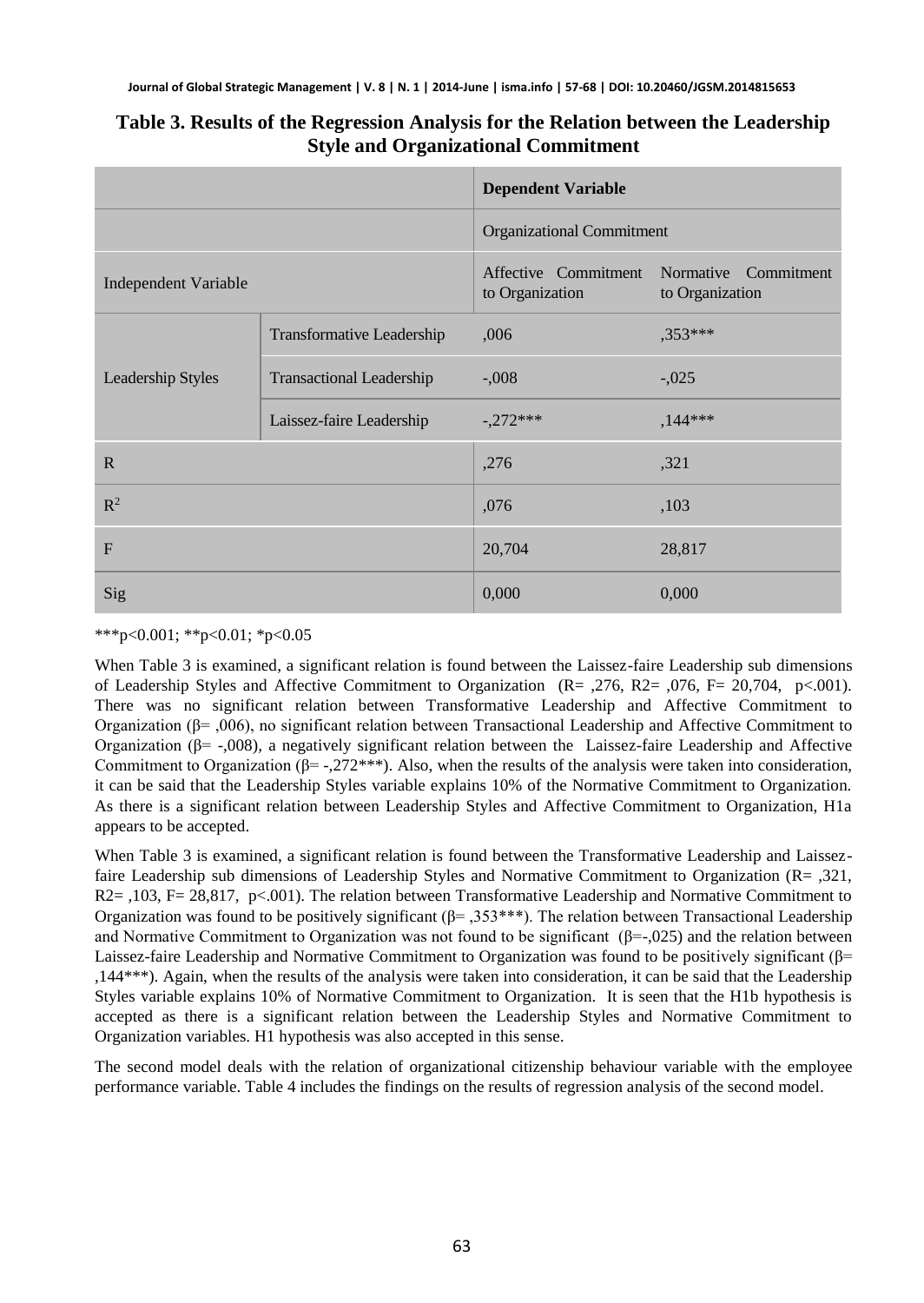|                                |                                            | DEPENDENT VARIABLE |                                         |            |
|--------------------------------|--------------------------------------------|--------------------|-----------------------------------------|------------|
|                                | Organizational Commitment                  |                    |                                         |            |
| Independent Variable           | Affective<br>Commitment<br>to Organization |                    | Normative Commitment<br>to Organization |            |
| Reasons of Employee<br>Silence | Managerial and Organizational Reasons      |                    | $-146**$                                | $-.223***$ |
|                                | <b>Work Related Issues</b>                 | $-.016$            |                                         | ,055       |
|                                | Lack of Experience                         |                    | $-.135**$                               | $,173***$  |
| Leadership Styles              | Fear of Isolation and Breaking Relations   |                    | $-112*$                                 | ,046       |
| R                              |                                            | .343               | ,195                                    |            |
| $\mathbb{R}^2$                 |                                            | ,118               | ,038                                    |            |
| F                              |                                            | 25,131             | 7,445                                   |            |
| Sig                            |                                            |                    | 0,000                                   | 0,000      |

### **Table 4. The Results of Regression Analysis of the Relation of Organizational Citizenship Behaviour Variable with the Employee Performance**

\*\*\*p<0.001; \*\*p<0.01; \*p<0.05

When Table 4 is examined, a significant relation was found between the Reasons of Employee Silence and sub dimensions of Lack of Experience, Fear of Isolation and Breaking Relations and Affective Commitment to Organization (R= ,343, R2= ,118, F= 25,131, p<.001). The relation between the Managerial and Organizational Reasons and Affective Commitment to Organization was found negatively significant ( $\beta$ = -,146<sup>\*\*</sup>), the relation between Work Related Issues and Affective Commitment to Organization was not found to be significant ( $\beta$ = -,016), relation between the Lack of Experience and Affective Commitment to Organization was found to be negatively significant ( $\beta$ = -,135<sup>\*\*</sup>), Relation between Fear of Isolation and Breaking Relations and Affective Commitment to Organization was found to be negatively significant  $(\beta = -112^*)$ . Also, when the results of the analysis are taken into consideration, it can be said that the Reasons of Employee Silence variable explains 12% of Affective Commitment to Organization. H2a hypothesis appears to be accepted as there is a significant relation between the Reasons of Employee Silence and Affective Commitment to Organization variables.

When Table 4 is examined, a significant relation was found between the Reasons of Employee Silence and sub dimensions of Lack of Experience, Fear of Isolation and Breaking Relations and Normative Commitment to Organization ( $R = 195,343$ ,  $R = 0.038$ ,  $F = 7,445$ ,  $p < 0.001$ ). The relation between the Managerial and Organizational Reasons and Normative Commitment to Organization was found to be negatively significant (β= -,223\*\*\*), the relation between Work Related Issues and Normative Commitment to Organization was not found to be significant ( $\beta$ = -,055), relation between the Lack of Experience and Normative Commitment to Organization was found to be positively significant (β= ,173\*\*\*), Relation between Fear of Isolation and Breaking Relations and Normative Commitment to Organization was not found to be significant ( $\beta$ =, 046). Also when the analysis results were taken into consideration, it can be said that the Reasons of Employee Silence variable explains 4% of Normative Commitment to Organization. H2b hypothesis appears to be accepted as there is a significant relation between the Reasons of Employee Silence and Normative Commitment to Organization variables. H2 hypothesis is also accepted in this scope.

Third model deals with whether there is relation between Leadership Styles and Reasons of Employee Licence and Organizational Commitment variable. Table 5 includes findings on the regression analysis result of the first model.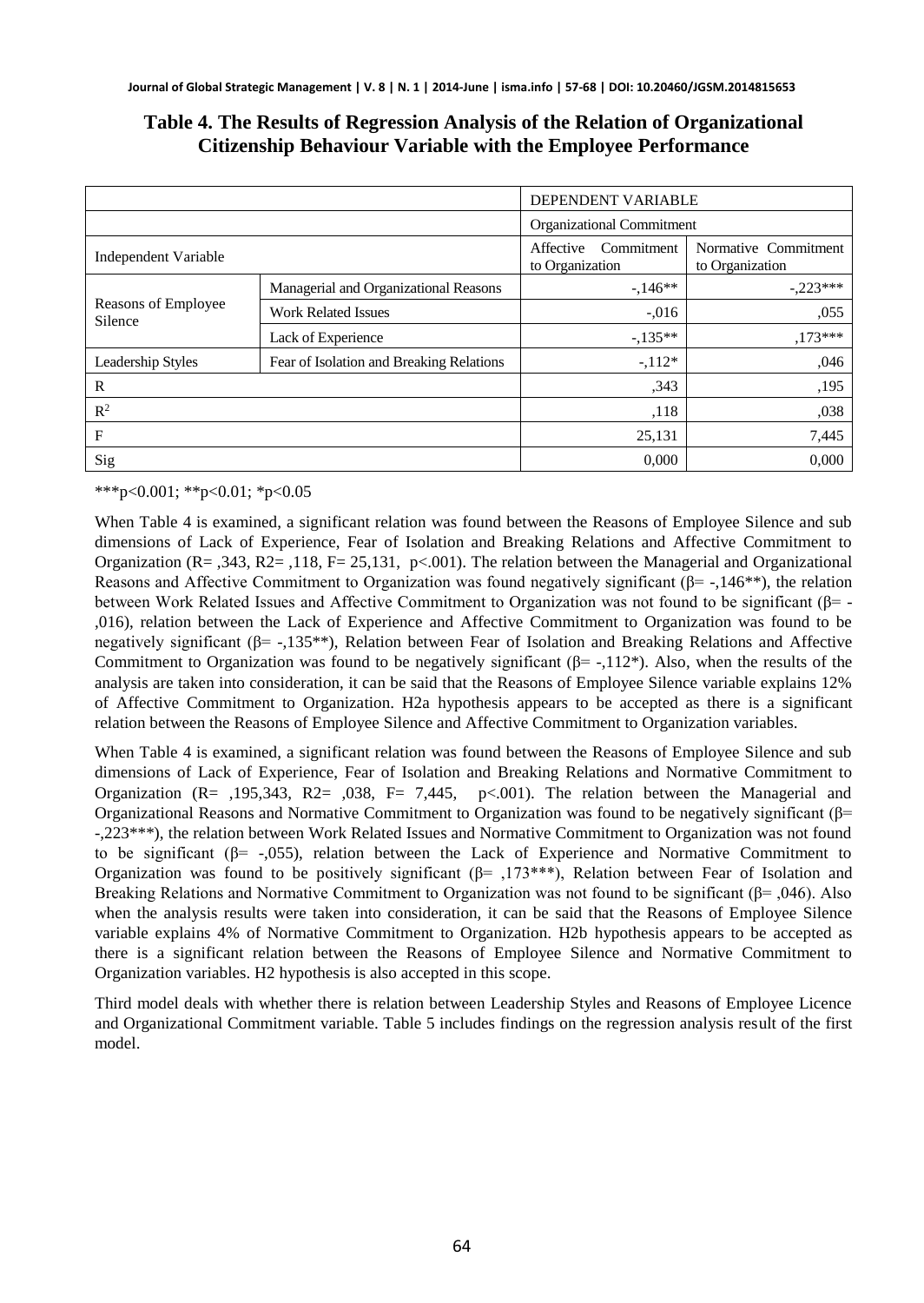|                                   |                                                    |                                            |                                            | Dependent Variable                         |                                            |  |
|-----------------------------------|----------------------------------------------------|--------------------------------------------|--------------------------------------------|--------------------------------------------|--------------------------------------------|--|
| Independent Variable              |                                                    |                                            |                                            | Organizational Commitment (forming)        |                                            |  |
|                                   |                                                    | Affective<br>Commitment to<br>Organization | Normative<br>Commitment to<br>Organization | Affective<br>Commitment to<br>Organization | Normative<br>Commitment to<br>Organization |  |
| Leadership<br><b>Styles</b>       | Transformative<br>Leadership                       | ,006                                       | $.353***$                                  | $-.058$                                    | ,346***                                    |  |
|                                   | Transactional<br>Leadership                        | $-.008$                                    | $-.025$                                    | ,025                                       | $-.024$                                    |  |
|                                   | Laissez-faire<br>Leadership                        | $-.272***$                                 | $,144***$                                  | $-.131**$                                  | $,088*$                                    |  |
| Reasons of<br>Employee<br>Licence | Managerial and<br>Organizational<br>Reasons        |                                            |                                            | $-124*$                                    | $-.054$                                    |  |
|                                   | <b>Work Related Issues</b>                         |                                            |                                            | $-.015$                                    | ,040                                       |  |
|                                   | Lack of Experience                                 |                                            |                                            | $-109*$                                    | $,111**$                                   |  |
|                                   | Fear of Isolation and<br><b>Breaking Relations</b> |                                            |                                            | $-.101$                                    | ,047                                       |  |
| R                                 |                                                    | ,276                                       | ,321                                       | ,359                                       | ,345                                       |  |
| $R^2$                             |                                                    | ,076                                       | ,103                                       | ,129                                       | ,119                                       |  |
| F                                 |                                                    | 20,704                                     | 28,817                                     | 15,902                                     | 14,530                                     |  |
| Sig                               |                                                    | 0,000                                      | 0,000                                      | 0.000                                      | 0.000                                      |  |

#### **Table 5. Regression Analysis Results of Relation between Leadership Styles and Reasons of Employee Licence and Organizational Commitment variable**

\*\*\*p<0.001; \*\*p<0.01; \*p<0.05

When Table 5 is examined within the scope of Affective Commitment to Organization, the first sub dimension of Organizational Commitment, it was found that the relation between the Transformative Leadership and Transactional Leadership among the sub dimensions of Leadership Styles and the Organizational Commitment is not significant, while the relation with Laissez-faire Leadership is negatively significant. It was found that the relation between the Managerial and Organizational Reasons and Lack of Experience, among the sub dimensions of Reasons of Employee Silence, and Organizational Commitment was negatively significant and there was no significant relation between the Work Related Issues and Fear of Isolation and Breaking Relations (R= ,359, R2= ,129, F= 15,902, p<.001). When Table 5 is examined within the scope of Normative Commitment to Organization, the second sub dimension of Organizational Commitment, it was found that the relation between the Transactional Leadership among the sub dimensions of Leadership Styles and the Organizational Commitment is not significant, while the relation with Transformative Leadership and Laissez-faire Leadership is positively significant. It was found that the relation between the Lack of Experience, among the sub dimensions of Reasons of Employee Silence, and Organizational Commitment was positively significant and there was no significant relation between the Managerial and Organizational Reasons, Work Related Issues and Fear of Isolation and Breaking Relations ( $R = 0.345$ ,  $R = 119$ ,  $F = 1400$ ,  $R = 0.001$ ).

It is seen within both sub dimensions of the Organizational Commitment variable that when Leadership Styles and Reasons of Employee Silence are included in the model together, contribution of Leadership Styles to model does not decrease and the contribution of Reasons of Employee Silence does not increase. In this case, it cannot be said that the Reasons of Employee Silence are intermediate (forming) variables between Leadership Styles and Organization Commitment. Therefore H3 hypothesis is rejected.

### **DISCUSSION, RESULTS AND SUGGESTIONS**

It is found that there is a significant relation between Laissez-faire Leadership sub dimension of Leadership Styles and Affective Commitment to Organization. This is an expected result. Likewise, affective commitment which is stated as based on the voluntariness of employees (Mir etal. 2002) and the Laissez-faire Leadership that leaves right to use power totally to subordinates (Bass, 1990) are compliant within the framework of being able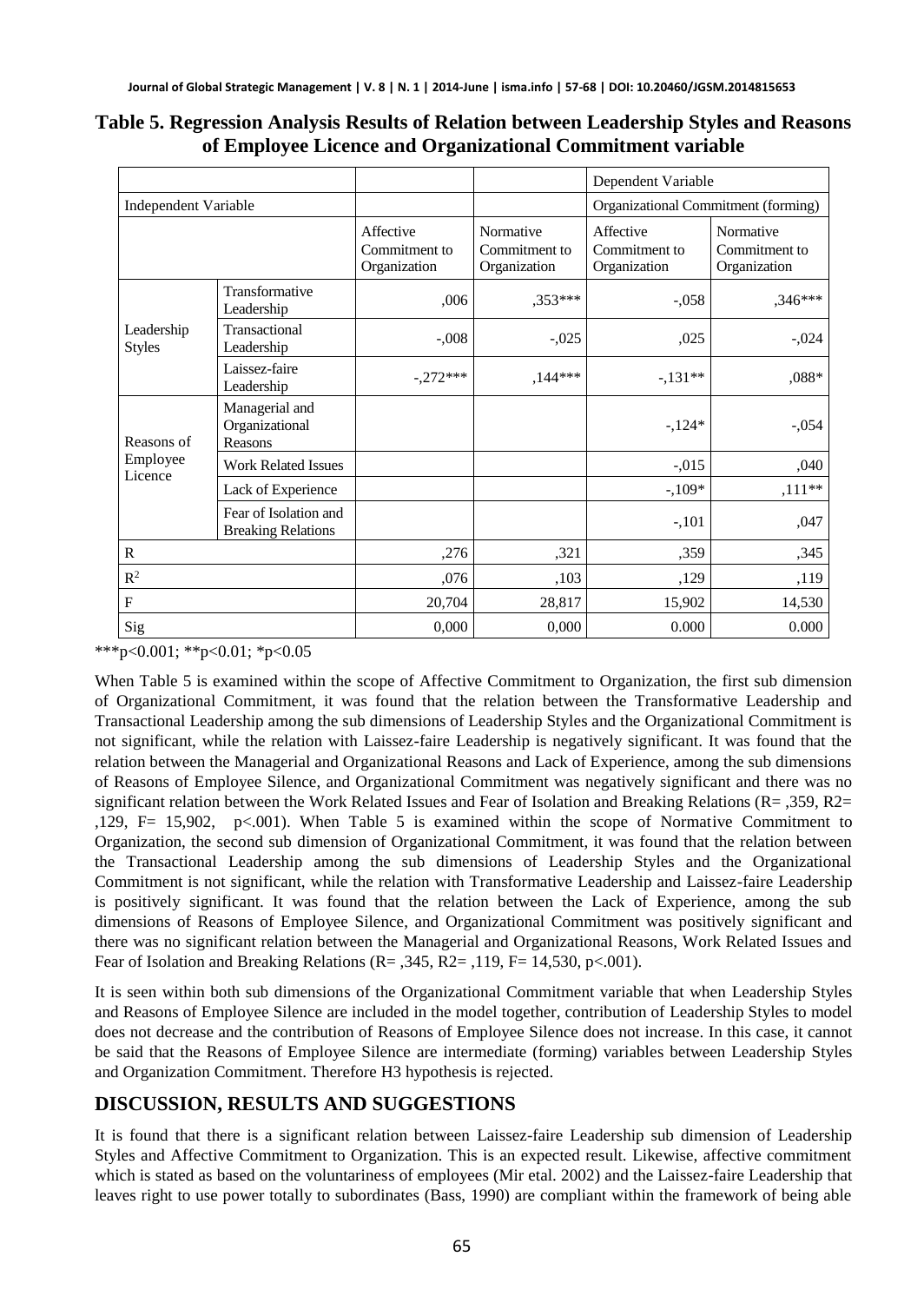#### **Journal of Global Strategic Management | V. 8 | N. 1 | 2014-June | isma.info | 57-68 | DOI: 10.20460/JGSM.2014815653**

to use voluntariness-initiative. Here, affective commitment to organization is underlined within the framework of supporting organizational goals. The same situation is also seen between the Laissez-faire Leadership and Normative Commitment to Organization. Normative Commitment to Organization complies with the Normative commitment which follows the goal of becoming useful to the organization with the feeling of indebtedness (Herscovitch and Meyer, 2002) within the framework of Laissez-faire Leadership which allows appropriate work environment. It is seen that Transactional Leadership has no significant relation with neither Affective Commitment to Organization nor to Normative Commitment to Organization. No significant relation was found between Transformative Leadership and Affective Commitment to Organization, while there is a positively significant relation with the Normative Commitment to Organization. By its nature, Transformative Leadership chooses the way for the employees to work and have others work (Greenberg and Baron, 2000). The basis of employee voluntariness was previously mentioned. Non-compliance of concepts like voluntariness and having a job done is an expected result. On the other hand, loyalty taking place in the event that convenient work environment which is a part of Normative Commitment, is positively compliant with transformative leadership. Both situations can be expected.

The point to particularly focus here is addressing Organizational Commitment with the sub dimensions of emotional and normative commitment to the Organization itself. No such study was found in the literature. A study with the sub dimensions of Organizational Commitment as Affective and Normative Commitment to Superior shows that Transformative Leadership sub dimension has a positively significant relation with the sub dimension of Commitment to Superior (Zehir, Şehitoğlu and Erdoğan, 2010). However, in our study, Transformative Leadership has a positively significant relation with normative commitment to organization while it has no significant relation with affective commitment to organization. This situation is believed to be caused from the fact the Affective commitment is a behavioural phenomenon related to personality factors. Likewise, it is expected that personality qualities of employee cause more mutual relation with superior and it is similarly expected that it is not underlined in its commitment relation with the organization. It is believed that there may be a clearer analysis by including personality types of employees into these variables. It is recommended that future studies should include an evaluation of variables with personality types scale known as Big Five Personality Model in the literature.

The relation between Affective Commitment to Organization and sub dimensions of Reasons of Employee Silence namely Managerial and Organizational Reasons, Lack of Experience and Fear of Isolation and Breaking Relations was found to be significant. This is an expected situation. Reasons of Employee Silence cover the fact that all relations to be established would have a risk basically due to fear and lack of trust. Voluntariness and initiative taking actions of affective commitment have negative relation with the said reasons of Employee Silence in this scope. Normative Commitment emphasized with respect to support objectives may show itself in a work environment where lack of trust is removed, fear is eliminated and future risks are prevented. On the other hand, no significant relation was found between Affective Commitment to Organization and to Work Related Issues. It may be expected that Affective Commitment to Organization would be related to employee position in the workplace and removing the promotion concerns but our study did not find any significant relation between them. This is also experienced in the relation between the Work Related Issues and Normative Commitment to Organization. *Here,* the relation between the Normative Commitment to Organization and Lack of Experience sub dimension is expected to have a negatively significant relation. This may be the result of the conflict of being loyal to the employer which is underlined in Normative Commitment as the experience of employee within the organization increases. Here it is believed that there will not be an approach like "increase of experience would create loyalty" while it is intended and recommended to have further studies on the effect of the concept of loyalty on the employee silence.

In our study, intermediary (forming) effect of Reasons of Employee Silence on Leadership Styles and Organizational Commitment was studied and no intermediary effect was determined. Here, the basic problem is believed to be caused from the relation of affective commitment with work related factors and from the relation of normative commitment with social factors. This can also be caused from the emphasis of conscious, or conscientious in other words, behaviour roles of individual who have affective commitment. For further studies, it is intended and recommended to renew and expand the analysis by including the Organizational Citizenship Behaviour into the variables of our study.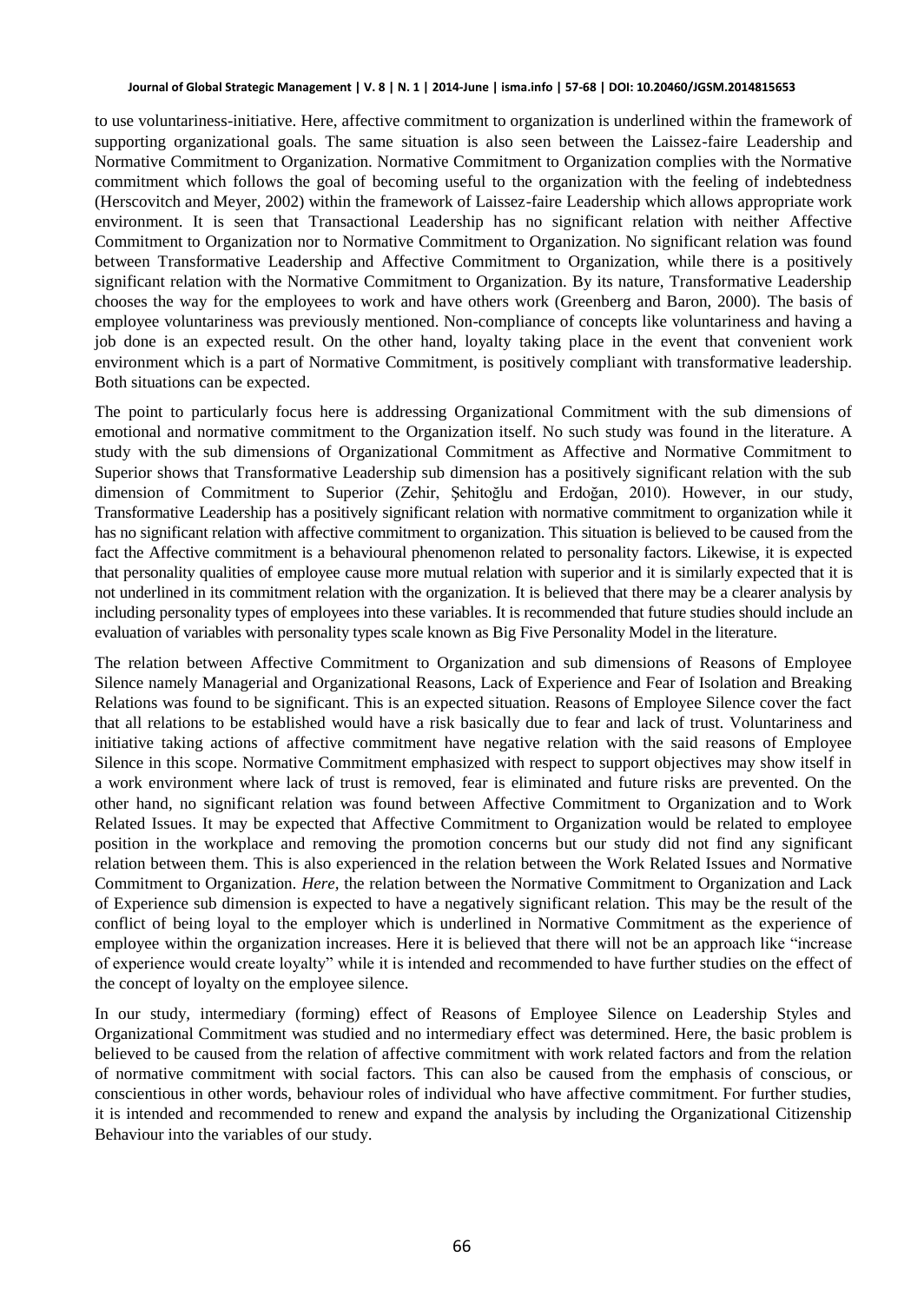### **REFERENCES**

*Allen, N.J. and Meyer J.P. (1990), "The Measurement and Antecedents of Affective, Continuance and Normative Commitment to the Organization". Journal of Occupational Psychology, 63 (118):1-18.*

*Amah, O.E., and Okafor, C.A. (2008). "Relationships Among Silence Climate Employee Silence Behaviour and Work Attitudes: The Role of Self- Esteem and Locus of Conrol". Asian Journal of Scientific Research, 1 (1): 1- 11.*

*Bass, Bernard M. (1990), "Bass &Stogdill's Handbook Of Leadership." The Free Press: New York.* 

*Bass B.M. and Avolio B.J. (1994), "Improving Organizational Effectiveness, Through Transformatıonal Leadership". SAGE Publications London*

*Becker T.E. and Billings R.S. (1993), "Profiles Of Commitment: An Empirical Test". Journal of Organizational Behavior, 14 (2):177-190.*

*Bodla, M.A. and Nawaz, M.M. (2010), "Transformational Leadership Style and its relationship with satisfaction". Interdisciplinary Journal of Contemporary Research in Business, 2(1): 370-381.* 

*Çakıcı, A. (2007), "Örgütlerde Sessizlik: Sessizliğin Teorik Temelleri ve Dinamikleri", Ç.Ü. Sosyal Bilimler Enstitüsü Dergisi, 16 (1):145-162.*

*Dick, G. and Metcalfe B. (2001), "Managerial Factors and Organisational Commitment - A Comparative Study of Police Officers and Civilian Staff". International Journal of Public Sector Management, 14(2), 111-129.*

*Dimitras, B. and Vakola M. (2003), "Organisational Silence: A New Challenge for Human Resources Management". Retrieved August, 25, 2005.*

*Dubin R., Champoux J.E. and Porter L.W. (1975), "Central Life Interests and Organizational Commitment of Blue-Collar and Clerical Workers". Administrative Science Quarterly, 20 (3): 411-421.* 

*Eren, Erol (2001), "Örgütsel Davranış ve Yönetim Psikolojisi", 7. bası, Beta Basım, İstanbul.*

*Frazier P. A., Tix P. and Barron K. E. (2004), "Testing Moderator and Mediator Effects in Counseling Psychology Research". Journal of Counseling Psychology, 51(1): 115–134.*

*Giri, V.N. and Santra, T. (2010), "Effects of Job Experience, Career Stage, and Hierarchy on Leadership Style". Singapore Management Review, 32 (1): 85-93.* 

*Glad, B. and Blanton, R. (1997), "FW de Klerk and Nelson Mandela: A Study in Cooperative Transformational Leadership". President Studies Quarterly, 27: 570-579.* 

*Gordon, J.R. (1993), "A diagnostic approach to organizational behavior". Allyn and Bacon (Boston), 4th edition.* 

*Greenberg, J. and Baron, R. A. (2000), "Behavior in organizations" (7th ed.). Upper Saddle River, NJ: Prentice Hall.* 

*Hambey L.A., O'Neill T.A. and Kline, T.J.B. (2007), "Virtual Team Leadership: The Effects Of Leadership Style And Communication Medium On Team İnteraction Styles And Outcomes". Organizational Behavior and Human Decision Process. 103 (1): 1-20.*

*Herscovitch, L. and Meyer, J.P. (2002), "Commitment to Organizational Change: Extension of a Three-Component Model". Journal of Applied Psychology, 87 (3): 474-487.* 

*Lather, A.S., Jain, V.K., Jain, S. and Vikas, S. (2009) "Leadership Styles in Relation to Conflict Resolution Modes : A Study of Delhi Jal Board (DJB)", XIMB Journal Of Management, 6 (1): 19-38.* 

*Liao, S., Hu, D. and Chung, H. (2009), "The relationship between leader-member relations, job satisfaction and organizational commitment in international tourist hotels in Taiwan", The International Journal of Human Resource Management. 20 (8): 1810-1826.*